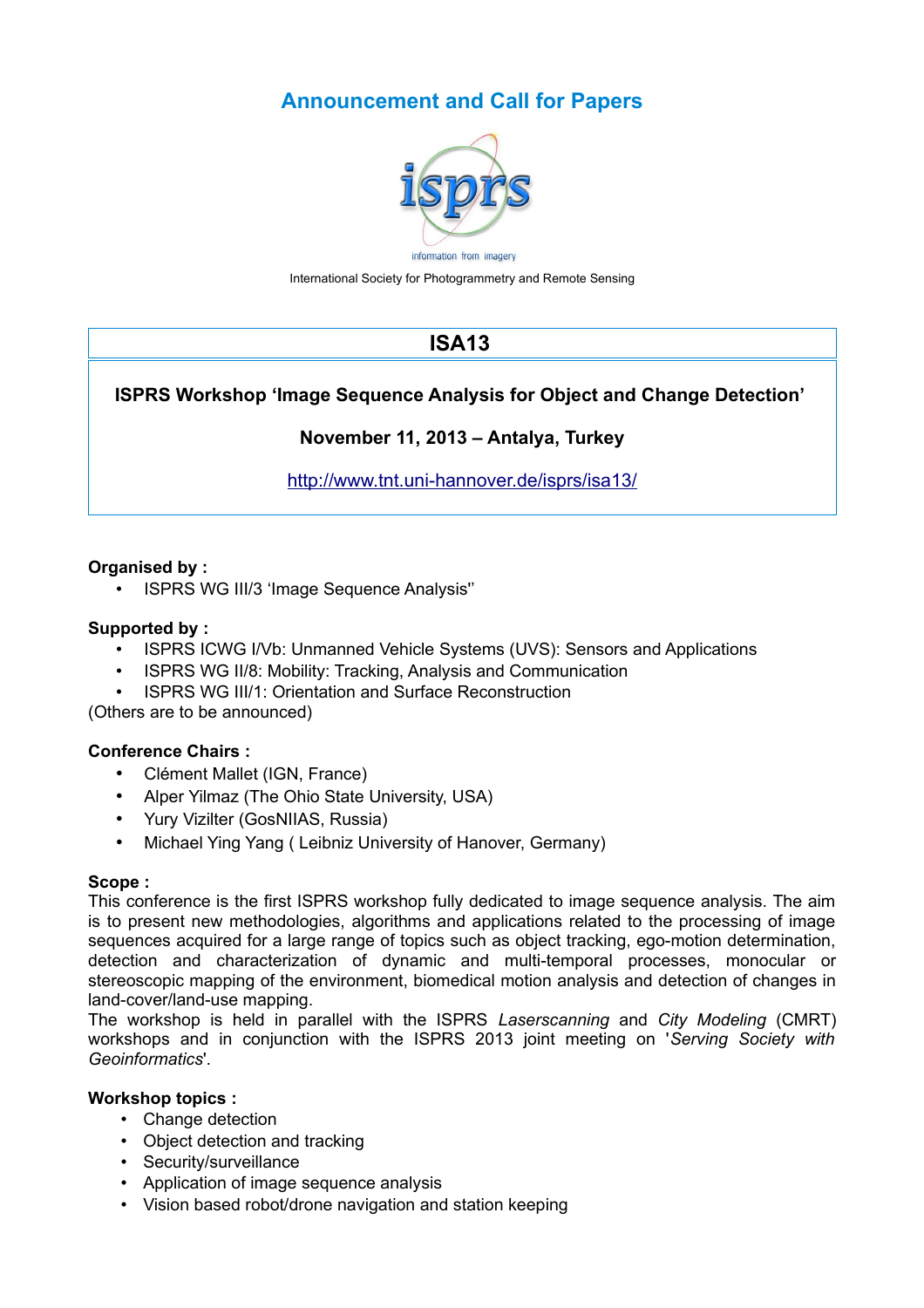- Obstacle avoidance
- Analysis of publicly available webcam image sequences
- Learning from image sequences, with emphasis on various spatial resolutions and periods of acquisition
- Fusion of sensory information with image sequences
- Collaborative navigation

#### **Paper Submission :**

High-quality papers covering one or more of the above topics should be submitted electronically using the conference tool on the conference web site.

Deadline for the submission of full papers is **June 15, 2013**.

The papers should be prepared according to the ISPRS guidelines for preparing manuscripts: <http://www.isprs.org/documents/orangebook/app5.aspx>

Note that submissions should not exceed 6 pages in length. All papers will be submitted to a double blind peer review process. Notification of acceptance will occur by August 19, 2013.

The proceedings will appear as a Volume of the Annals of Photogrammetry, Remote Sensing and the Spatial Information Sciences. Provided acceptance by the referees, the camera-ready papers have to be submitted in PDF format by August 31. Authors have to be registered by August 31 to warrant publication of their paper in the ISPRS Annals.

#### **Preliminary programme committee :**

- Babak Ameri, GEOSYS Technology Solutions, Canada
- Costas Armenakis, York University, Canada
- Somayeh Dodge, The Ohio State University, USA
- Görres Grenzdörffer, Rostock University, Germany
- Clément Mallet, MATIS Laboratory IGN, France
- Helmut Mayer, Bundeswehr University Munich, Germany
- Monika Sester, Leibniz University of Hanover (LUH), Germany
- Yury Vizilter, State Research Institute of Aviation Systems GosNIIAS, Russia
- Andreas Wendel, ICG, TU Graz, Austria
- Stephan Winter, The University of Melbourne, Australia
- Michael Ying Yang, Leibniz University of Hanover (LUH), Germany
- Alper Yilmaz, The Ohio State University, USA
- XiaoGuang Zhou, Central South University, China

(Others are to be announced)

#### **Important dates :**

- Submission of full papers : June 15, 2013
- Notification of authors : August 19, 2013
- Submission of camera ready manuscripts : August 31, 2013
- Registration of authors : August 31, 2013
- Early registration deadline : September 15, 2013

#### **Registration :**

The deadline for early bird registration is **September 15, 2013**. There is a joint registration fee for attending the CMRT'13, Laserscanning, and ISA13 workshops, and a reduced fee for persons who also want to participate in the ISPRS 2013 joint meeting on 'Serving Society with Geoinformatics'.